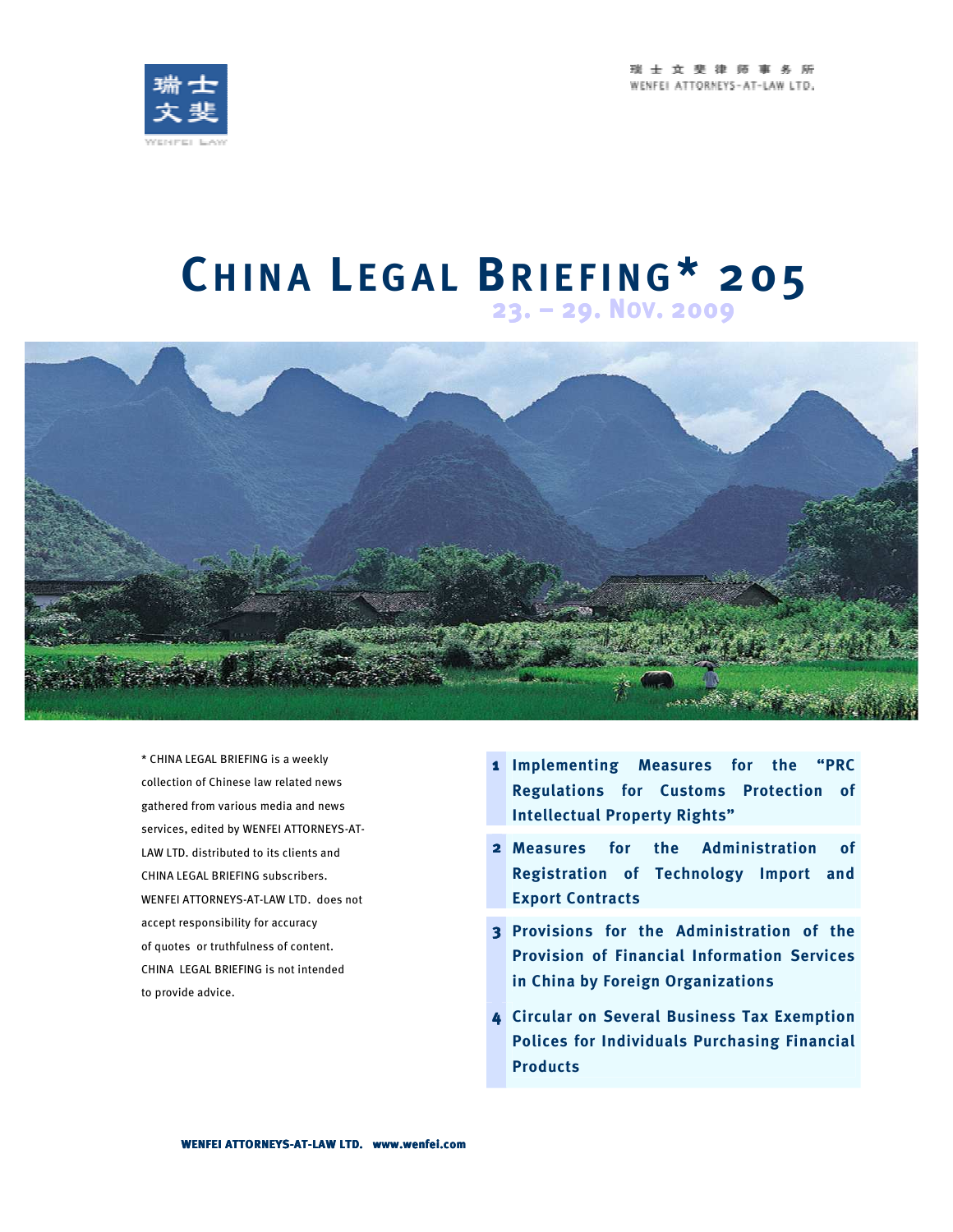### **Implementing Measures for the "PRC Regulations for Customs Protection of Intellectual Property Rights"**

关于《中华人民共和国知识产权海关保护条例》的实施办法

Issued By **The General Administration of Customs**  Subject **Intellectual Property**  Promulgated on **03rd March, 2009**  Effective from **01st July, 2009**  Source **http://www.customs.gov.cn**

In order to implementing the state's intellectual property strategy, from the beginning of this year a series of laws and regulations related to intellectual property were promulgated. In January the new Patent Law was released and on 1st February 2009 the Ministry of Commerce has released the "Measures for the Administration of Registration of Technology Import and Export Contracts" (further information is provided in the following topic). Furthermore, on June 20th 2009, the State Administration for Industry and Commerce (SAIC) issued a revised draft of proposed amendments to the Trademark Law and the General Administration of Customs issued the Implementing Measures for the "PRC Regulations for Customs Protection of Intellectual Property Rights" (hereafter referred as "Measures"), which entered into force on 1st July, 2009.

According to these Measures, customs take measures to protect the intellectual property rights on request. A domestic intellectual property holder may apply by itself or appoint an agent to do so. For an overseas intellectual property right holder, its office in China or the appointed agent may submit the application.

For the purpose of customs protection on intellectual property rights, the intellectual property right holder shall submit the application letter, which contains the following information:

- i. The intellectual property right holder's name, place of registration or nationality, correspondence address, and the detailed contact information of the contact person;
- ii. The detail information related to the registered trade mark, work and patent, for example: name, title or type; term of registration; details on the assignment and amendment, etc.
- iii. The name of the licensee, the goods to which the license applies, the license term, etc.;
- iv. The description of the goods on which the intellectual property right holder lawfully exercise rights, the origin, importer and exporter;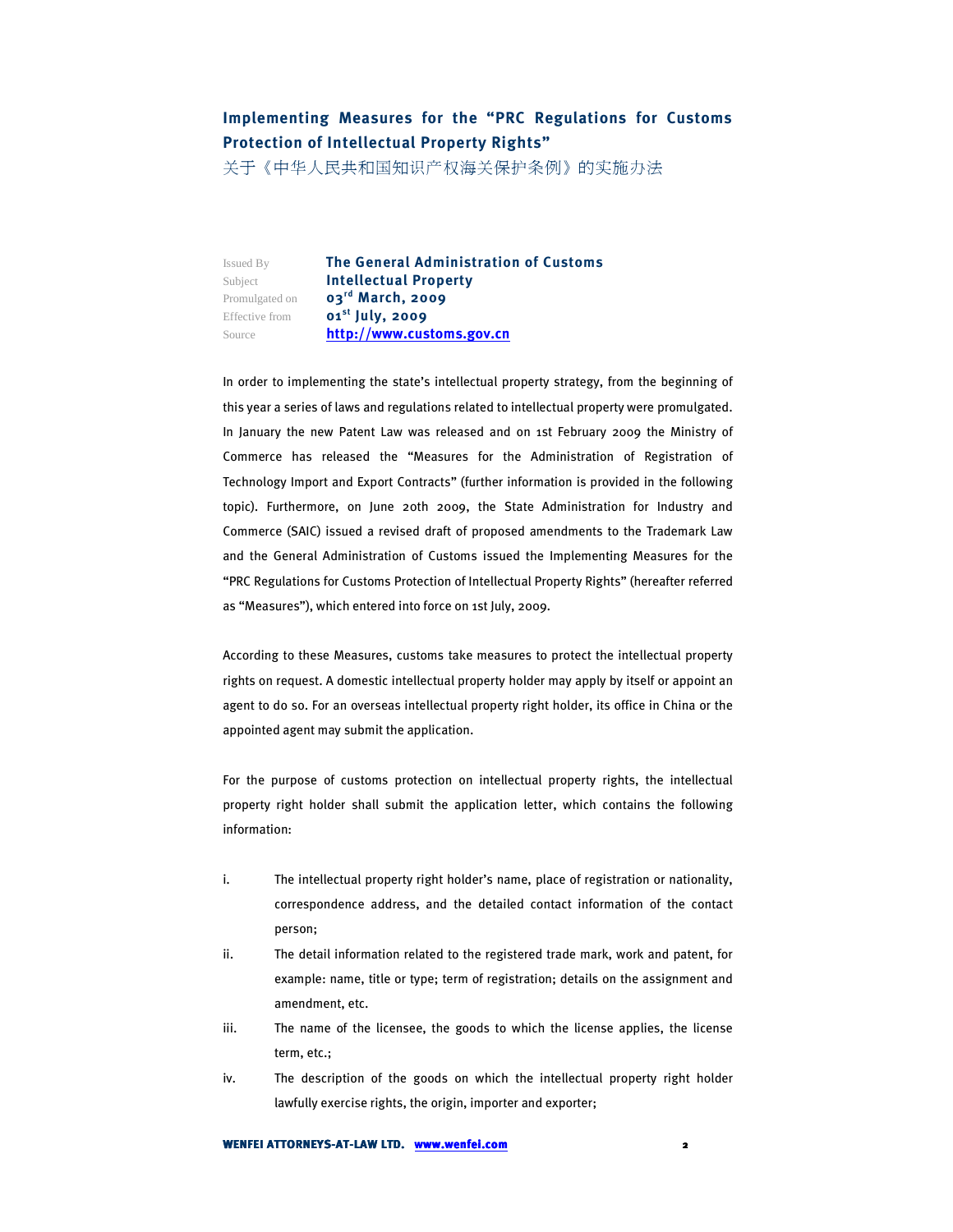v. The actual details on the goods infringing the intellectual property right as known.

The recording files shall be kept by customs for 10 years for the purpose of customs protection. To renew the recording files, the intellectual property right holder shall submit an application in writing within 6 months before expiration. For the sufficient protection of intellectual property rights, the intellectual property right holder may submit an application and request the customs to detain the alleged infringing goods as soon as the imported/exported goods in question are discovered. With the application, the intellectual property right holder shall be able to supply the following evidence:

- i. The goods in question are soon to be imported or exported; and
- ii. The goods in question are infringing his intellectual property rights.

When the customs Ex officio investigate imported/exported goods, which were discovered as infringing the intellectual property right, or the use of the relevant intellectual property rights has been placed on record, the Consignee/Consignor will be requested to report the details of the goods and the involved intellectual property rights. If the Consignee/Consignor fails to do so or the Customs have sufficient grounds for suspicion, the goods shall not be released and the intellectual property right holder will be informed in writing.

## **Measures for the Administration of Registration of Technology Import and Export Contracts**

技术进出口合同登记管理办法

Issued By **The Ministry of Commerce**  Subject **Trade, Contract Law**  Promulgated on **01st February, 2009**  Effective from **03rd March, 2009** Source **http://www.mofcom.gov.cn**

On 1st February, 2009 the Ministry of Commerce has released the "Measures for the Administration of Registration of Technology Import and Export Contracts" (hereafter referred as "Measures"), which entered into force on 3rd March, 2009. The Measures were released to establish a system for the administration on the import and export of technology and to promote the development of China's import and export of technology.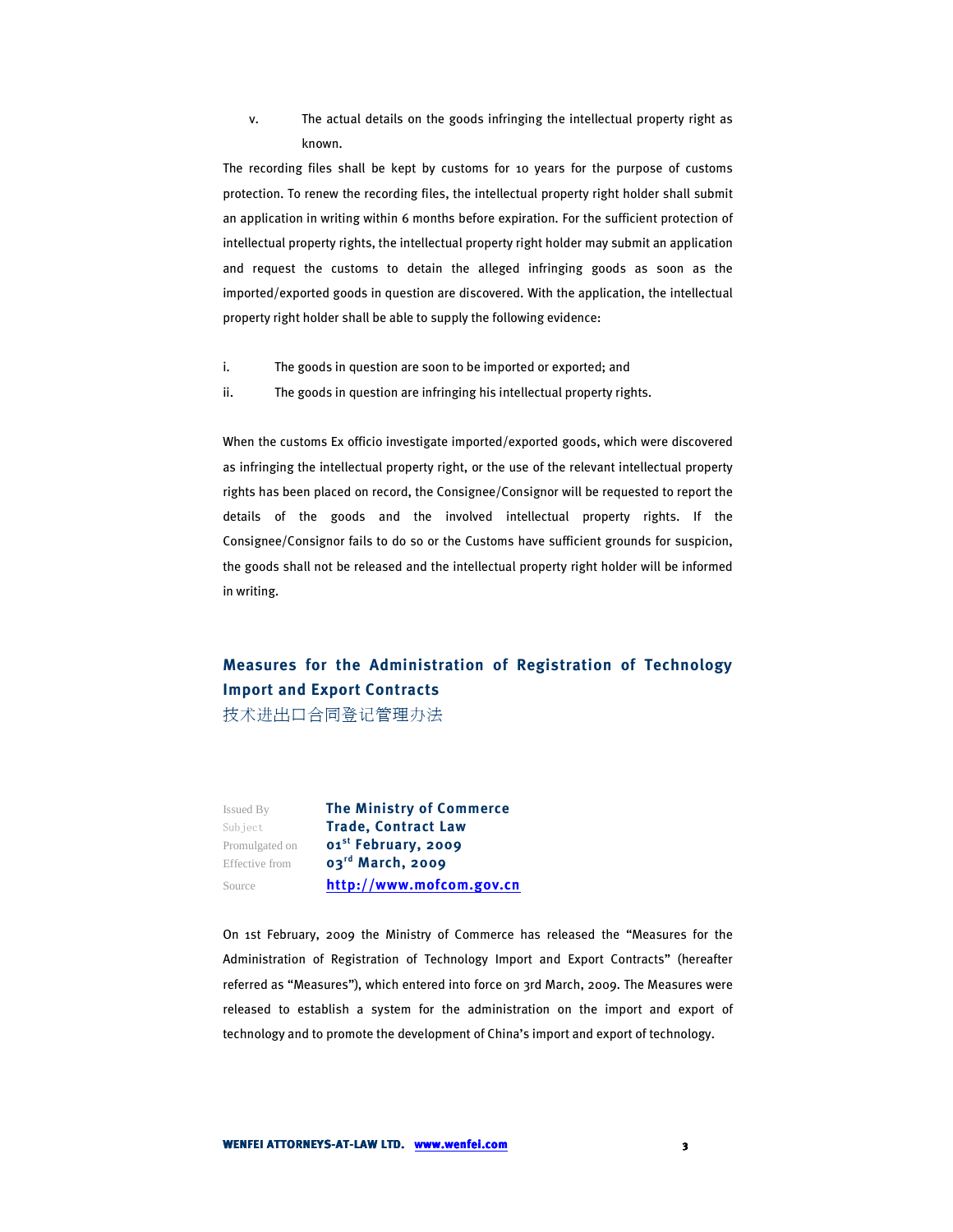The technology import and export contracts include patent right assignment contracts, patent application right assignment contracts, patent licensing contracts, know-how licensing contract, technical services contracts, and other contracts containing provisions regarding the import and export of technology. The administrative department of MOFCOM is in charge of the registration. The registration has no influence on the validity of the import and export technology contracts. Such contracts come into force on the date, on which they are legally established.

The registration procedure shall be carried out within 60 days after the import and export contract enters into effect. However, for contracts according to which royalties have to be paid, the registration procedure shall be carried out within 60 days after the initial royalty payment has been made. Each royalty payment shall be followed by an amendment procedure.

Technology import contracts serving as capital investment or acting as an attachment to the article of association of a foreign invested company shall be subject to the procedures set out in the laws applicable to foreign-invested enterprises.

The free import and export technology contracts shall be registered online by the "Technology Import and Export Contract Information Management System" on MOFCOM's government website.

The main contents of free technology import and export contract registration shall include:

- I. The contract number;
- II. The contract title;
- III. The technology supplier;
- IV. The technology receiver;
- V. The technology user;
- VI. The summary of the contract;
- VII. The value of the contract;
- VIII. The method of payment; and
- IX. The term of the validity of the contract.

The statistics on technology imports and exports nationwide shall be compiled and regularly published by MOFCOM.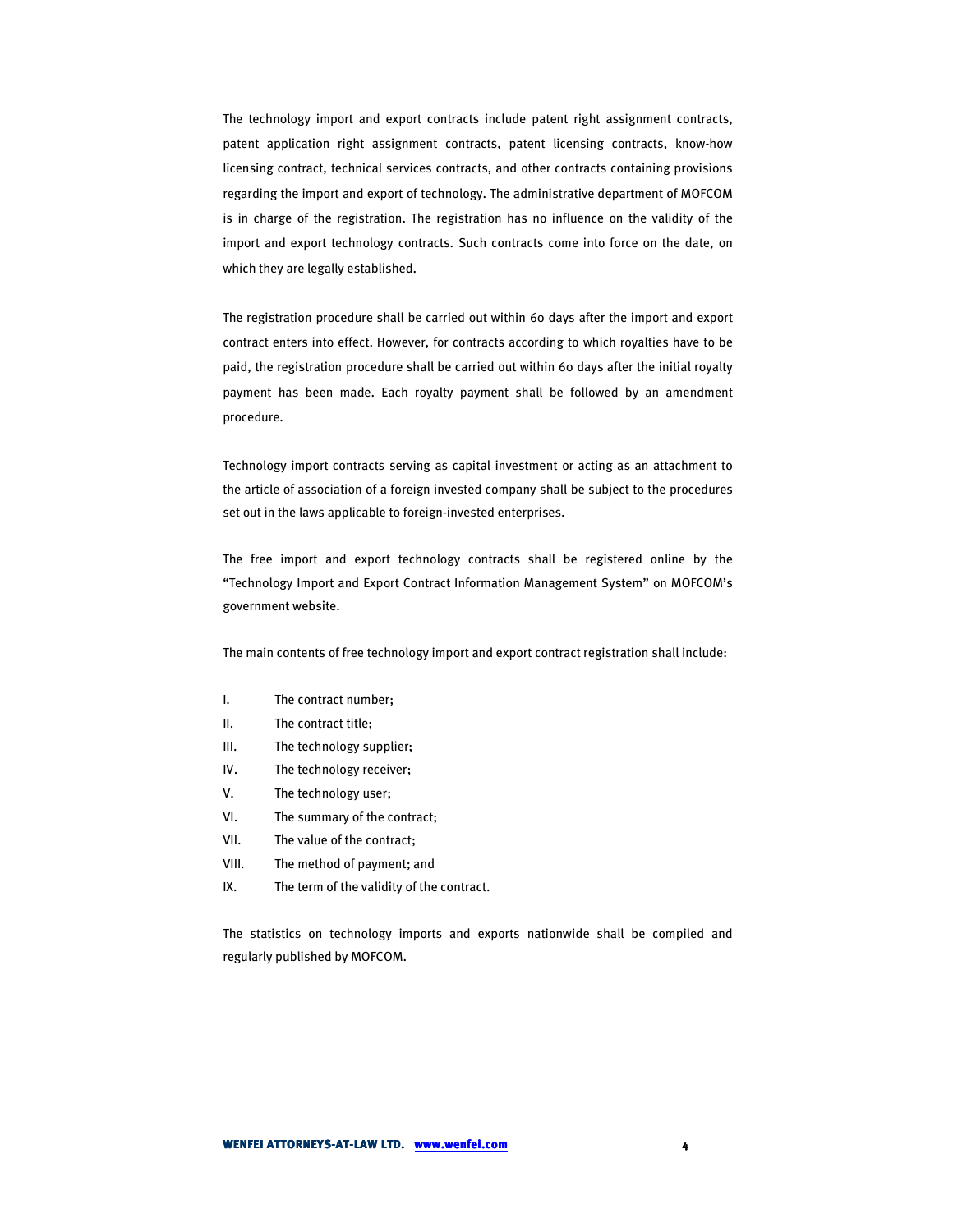### **Provisions for the Administration of the Provision of Financial Information Services in China by Foreign Organizations**

外国机构在中国境内提供金融信息服务管理规定

Issued By **The state Council Information Office, Ministry of Commerce and State Administration for Industry and Commerce.**  Subject **Finance**  Promulgated on **30th April, 2009**  Effective from **01st June, 2009** Source **http://www.mofcom.gov.cn**

On 30th April, 2009 the Ministry of Commerce, the State Council Information Office and State Administration for Industry and Commerce have together released the "Provisions for the Administration of the Provision of Financial Information Services in China by Foreign Organizations", which entered into effect on 1st June, 2009.

The provisions are formulated to govern the financial information services in China by foreign organizations. The term "financial information services" means the services of providing information and/or financial data that could have an impact on financial markets to clients that engage in financial analysis, financial trading, financial decision making or other financial services.

The State Council Information Office is in charge of approval. Without approval, a foreign organization shall not provide financial information services. A qualified foreign organization shall:

- i. have the appropriate lawful qualifications in its residing country;
- ii. have good reputation in the financial information services;
- iii. ave a clear financial information services business;
- iv. have good means of transmission and technical services.

The approval for providing financial information services in China as a foreign organization shall be valid for two years. If it tends to continue the business, it shall apply for renewal of its document at least 30 days before the expiration.

A foreign organization shall provide financial information services strictly within its approved scope of business. The financial information provided in China by foreign organization will be synchronously scrutinized by the State Council Information Office. The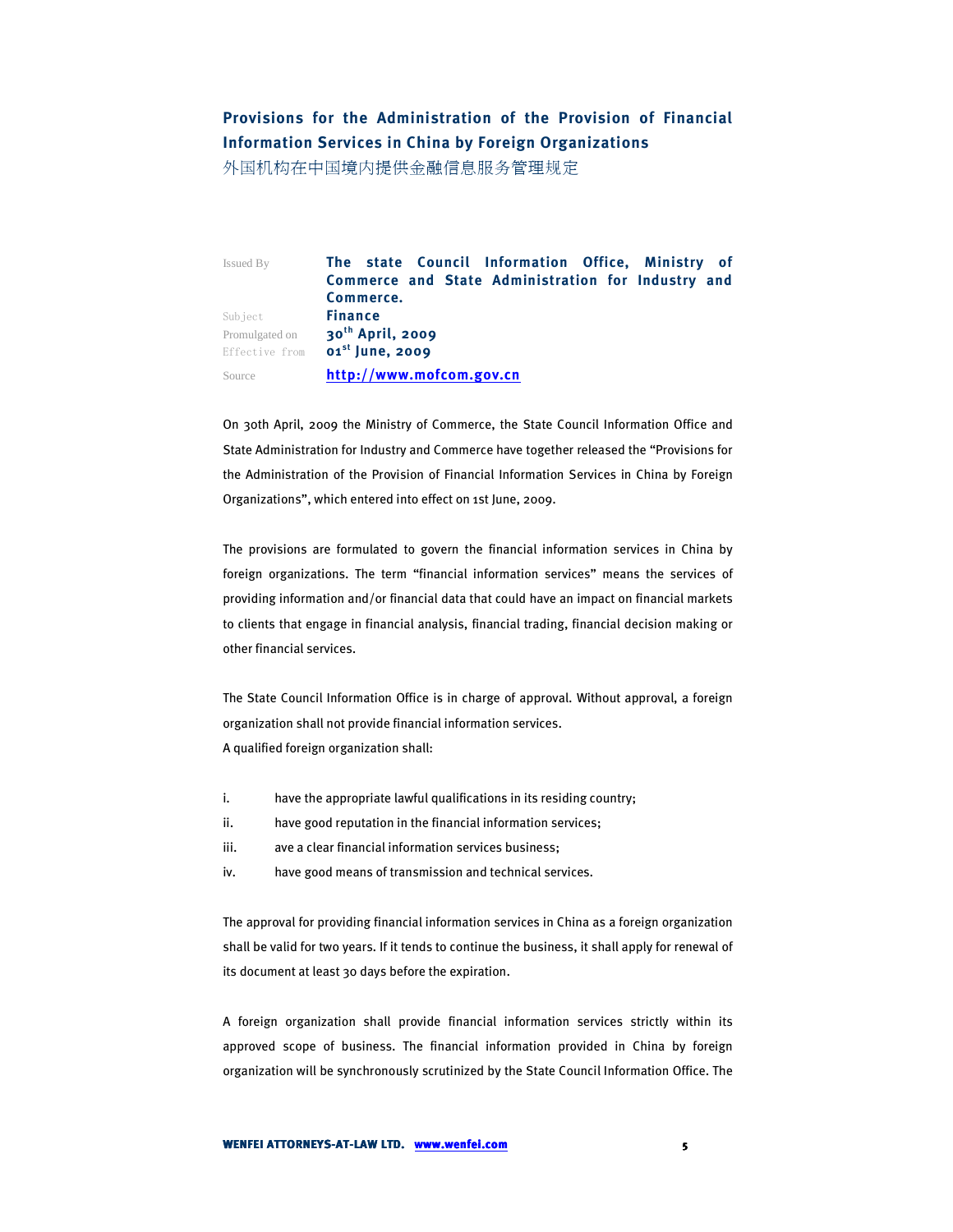necessary support shall be provided by the foreign organization for free to the State Council Information Office.

#### **Circular on Several Business Tax Exemption Polices for Individuals Purchasing Financial Products**  关于个人金融商品买卖等营业税若干免税政策的通知

| Issued By      | The Ministry of Finance, The Administration of Taxation |
|----------------|---------------------------------------------------------|
| Subject        | Tax                                                     |
| Promulgated on | $01st$ January, 2009                                    |
|                | Effective from <b>01<sup>st</sup> January, 2009</b>     |
| Source         | http://www.mofcom.gov.cn                                |

The Circular on Several Business Tax Exemption Polices for Individual Purchasing Financial Products (hereafter referred as Caishui [2009] No.111) was jointly promulgated by the Ministry of Finance and the State Administration of Taxation and entered into force on 1st January, 2009. The relevant Circulars on Business Tax Exemption Polices were abolished simultaneously.

The most important exemptions are introduced in the following:

- 1. Individuals (including individually-owned businesses and other individuals) shall be exempted from business tax for the income from the sale and purchase of foreign currencies, non-merchandise futures and other financial products.
- 2. The business tax of the gratuitous transfer of real estate and land-use rights by individuals under any of the following situations shall temporarily not be levied:
	- 1) Property division in a divorce;
	- 2) The gratuitous transfer to spouses, parents, children, grandparents, grandchildren or siblings;
	- 3) The gratuitous transfer to direct dependants;
	- 4) House property by the legal heir, testamentary heir or legatee upon the demise of the property owner;
- 3. Business tax for providing labor services to the overseas construction industry and cultural education industry shall temporarily not be levied.